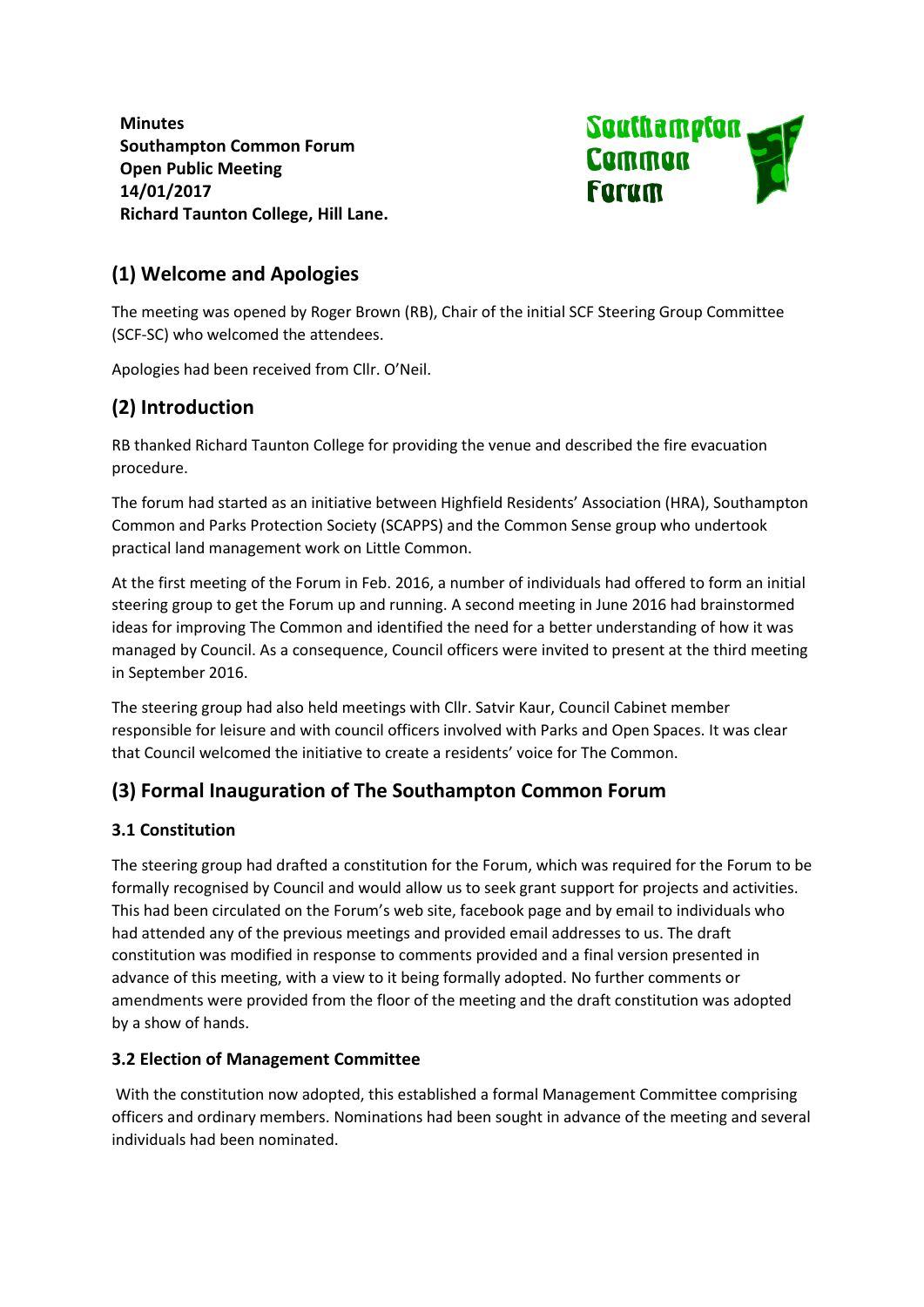**Chair**: Adam Wheeler (AW) had been nominated to chair the Forum's Management Committee. A Southampton resident for 21 years, he had been involved with the initial steering group since summer 2016. He was retired, having worked in academia and university management, his last position being deputy vice chancellor (Provost) of the University of Southampton. He lived in Shirley and estimated that he had crossed The Common some 8,000 times. He viewed The Common as a constant presence in the life of family and friends, and one which had huge potential, probably not yet fully realised. Despite the best efforts of Council, it was recognised that The Common was not in a condition which they, and City residents, would like it to be in. With Council facing ever greater cutbacks and demands on its budgets, it was unlikely that they could provide adequate resources to maintain and improve The Common. He saw SCF as a main point of engagement with all stakeholders including city residents, Council, the business community and the universities and wanted The Common to be a space for local residents, all city residents and visitors to all enjoy and appreciate. Whilst aware of existing frustrations experienced by other groups with interests in The Common, he viewed the creation of SCF as a new beginning and it was important to put those frustrations aside and to start the Forum with a clean slate and a constructive attitude of working strategically, cordially, productively and deliverably with all stake holders. There would be no easy wins, the problems were complex and so would be the solutions. He believed that the Forum should initially focus on 3 objectives:

(1) Richer Engagement - bringing all city residents into the Forum, especially young families and the numerous ethnic communities, so that everyone had a say.

(2) Establishing a clear vision for The Common, how it should be managed and how it should develop / evolve to meet the needs of a changing city.

(3) Evaluating the different options for how The Common could be managed, learning from the experience of other Cities, groups and open spaces.

Q. There was some concern over what was meant by "development" of The Common.

A. This emphatically did not mean building on The Common, but enhancing and maximising its potential to meet the needs and aspirations of the City as an open space. For example was clear that The Hawthorns was not reaching its full potential as a focal point for education, let alone for fostering a deeper appreciation of both the natural history and heritage of The Common. The Hawthorns needed to be upgraded, refurbished and better resourced to act as a focal point, drawing people into The Common and engaging with them.

There were no objections or counter nominations, and Adam Wheeler was duly elected as Chair of the SCF Management Committee for a term of 3 years.

**Secretary:** Dave Johnston had been nominated to serve as Secretary to the Forum's Management Committee. He had been involved in the initial steering group from the outset. He was a biologist who worked for the University's School of Medicine at the General Hospital. He had previous experience of working with Council and of undertaking practical works on Council land through the Friends of Southampton Sports Centre, for which he was treasurer. He would take a lead role in SCF "engagement activities" like communications, volunteer projects, www site and social media as well as preparing meeting minutes.

There were no objections or counter nominations, and Dave Johnston was duly elected as secretary to the SCF Management Committee for a term of 3 years.